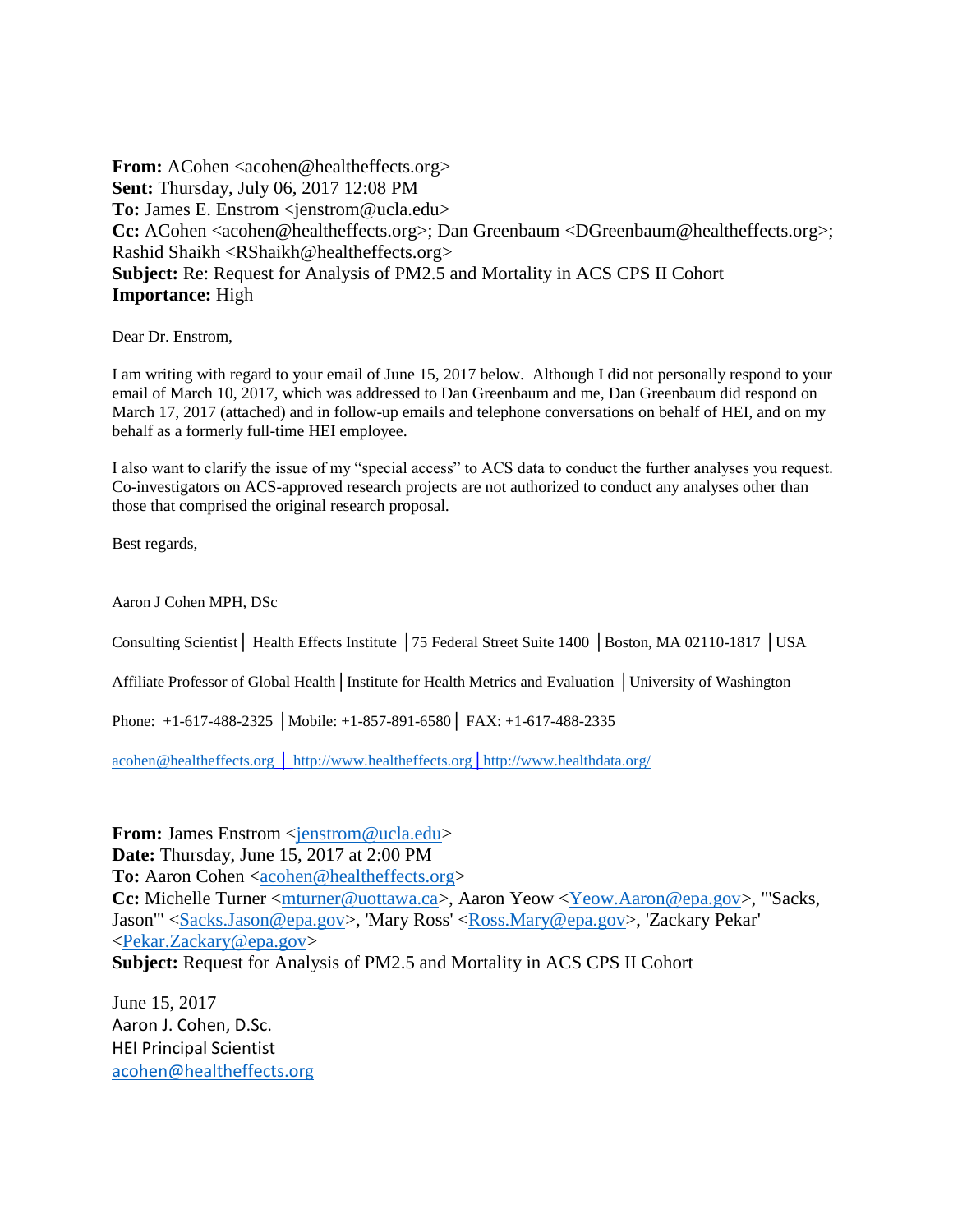Dear Dr. Cohen,

You have not responded to my [March 10, 2017 email message](http://www.scientificintegrityinstitute.org/greenbaum031017.pdf) and Dr. Michelle C. Turner has not responded to my May 26, 2017 email message below. However, since you two are the lead authors on the April 1, 2017 *Environmental Research* article based on CPS II data, it is clear that you both have special access to CPS II data as per the ICMJE "Uniform Requirements." Thus, you must conduct the analyses that I requested on my March 10 and May 26 and send me your findings by June 30, 2017.

I am informing four EPA PM2.5 experts (Aaron Yeow, Jason Sacks, Mary Ross, and Zackary Pekar) of my above request and I hope that they will encourage you to confirm or refute my strong evidence of NO relationship between PM2.5 and total mortality in the CPS II cohort. Also, several critics of PM2.5 epidemiology, including myself, are convincing the leadership of EPA of the need to entirely reassess the PM2.5 NAAQS. Ideally, EPA will impose a freeze on PM2.5 regulations until this reassessment has been completed. Such a freeze has just been implemented regarding [EPA ozone regulations.](http://thehill.com/policy/energy-environment/336663-epa-delays-obama-air-pollution-rule-deadline-by-one-year)

Thank you very much for your cooperation.

Sincerely yours, James E. Enstrom, Ph.D., M.P.H. UCLA and Scientific Integrity Institute [jenstrom@ucla.edu](mailto:jenstrom@ucla.edu)

**From:** James E. Enstrom [\[mailto:jenstrom@ucla.edu\]](mailto:jenstrom@ucla.edu) **Sent:** Friday, May 26, 2017 1:26 PM To: 'Michelle C. Turner' [<mturner@uottawa.ca>](mailto:mturner@uottawa.ca) **Subject:** Request for Analysis of PM2.5 and Mortality in ACS CPS II Cohort

May 26, 2017

Michelle C. Turner, Ph.D. HEI Research Report 140 Seventh Co-Author McLaughlin Centre for Population Health Risk Assessment, University of Ottawa, Ottawa, Canada Barcelona Institute for Global Health (ISGlobal), Barcelona, Spain Universitat Pompeu Fabra (UPF), Barcelona, Spain CIBER Epidemiología y Salud Pública (CIBERESP), Madrid, Spain [mturner@uottawa.ca](mailto:mturner@uottawa.ca)

Dear Dr. Turner,